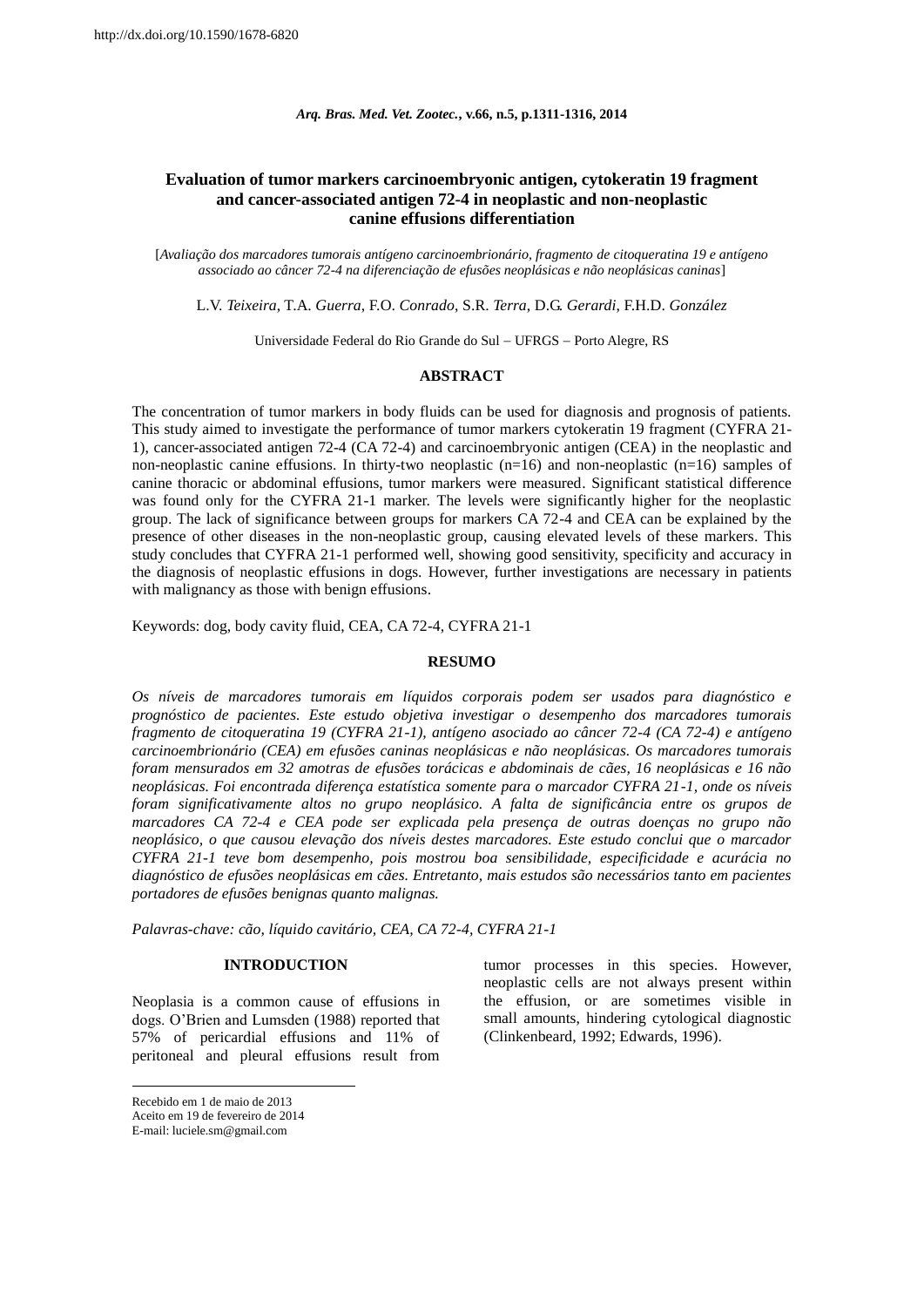Cytological evaluation of effusions is one of the main diagnostic methods for detecting neoplasia, although it shows a sensitivity of 60% (Fenton and Richardson, 1995; Light, 2001). Therefore, the role of biochemical tumor markers in the characterization of neoplasia is widely investigated in human medicine (Romero *et al*., 1996; Ferrer *et al*., 1999; Gross, 1999; Miédougé *et al*., 1999; Ferrer, 2000; Alatas *et al*., 2001; Buccheri and Ferrigno, 2001; Villena *et al*., 2003; Trapé *et al*., 2004) and studies on its usefulness in veterinary medicine have increased in recent years (Lowseth *et al*., 1991; Hahn and Richardson, 1995; Lechowski *et al*., 2002; Kumar and Pawayia, 2010).

To better identify malignant effusions, many studies have reported the use of biochemical tumor markers (Ferrer, 2000; Buccheri and Ferrigno, 2001). These markers are defined as substances produced by the neoplastic cells or by the host in response to the presence of the tumor that can be detected in body fluids and used in the managing of cancer patients (Chan and Schwartz, 2002; Trapé *et al*., 2011).

The cytokeratin 19 fragment (CYFRA 21-1) presents good sensitivity for squamous cell carcinoma of the lungs and mesothelial cells, although it may also be present in the normal epithelium. This can generate false positive results in some benign diseases, such as gastrointestinal, urological or gynecological inflammatory processes. The cancer-associated antigen 72-4 (CA 72-4) is sensitive for a variety of adenocarcinomas, especially in the gastric region. The carcinoembryonic antigen (CEA) presents high levels particularly in neoplasms of epithelial origin. Many studies showed that the association between different tumor markers increases the sensitivity for the diagnosis of malignant effusions (Romero *et al*., 1996; Ferrer, 2000; Villena *et al*., 1996; Dejsomritrutai *et al*., 2001). The goal of this study was to investigate the performance of the biochemical tumor markers CYFRA 21-1, CA 72-4 and CEA in differentiating between neoplastic and nonneoplastic effusions in dogs.

### **MATERIAL AND METHODS**

For eight months, a total of 59 samples of canine thoracic and abdominal effusions from animals referred to the Veterinary Clinical Hospital of Federal University of Rio Grande do Sul were collected following technical procedures according to Kruth (2004). Samples were tapped into dry plastic tubes with anticoagulant (ethylenediaminetetraacetic acid) and analyzed immediately. The study was accepted by the Ethic Commission for the Use of Animals (CEUA) of the Federal University of Rio Grande do Sul (project number 19.641).

All samples were analyzed physically, biochemically and cytologically according to Raskin and Meyer (2001), Bibbo and Longato Filho (2007), and Cowell *et al*. (2009). Samples were divided into two groups according to cytological characteristics: neoplastic and nonneoplastic. The effusions were classified as neoplastic when cells exhibiting at least three criteria for malignancy were appreciated in the cytological assessment. For a complete diagnosis medical records and imaging examinations were also considered for each patient. After examination, the supernatant was fractioned in aliquots and quickly stored at -80ºC for posterior determination of biochemical tumor markers.

Of the 59 samples analyzed, 32 were selected for determination of tumor markers. The remaining 27 were discarded due to excessive hemolysis or icterus. Sixteen samples were considered nonneoplastic and sixteen as neoplastic, according to the clinical data of patients and ancillary tests performed previously.

Within the non-neoplastic group samples were classified according to the cause of the effusion, whereas in the neoplastic group samples were classified according to the type of tumor (Table 1).

The CEA (Bioclin®, BR), CA 72-4 and CYFRA 21-1 (DRG International®, DE) markers were measured through an ELISA sandwich immunoenzymatic assay (Enzyme Linked Immunosorbent Assay), according to the manufacturer's instructions. For reading of the samples a SpectraMax M5 plate reader and the SoftMax Pro5 software (Molecular Devices®, US) were used. The results for CEA and CYFRA 21-1 were expressed in nanograms per milliliter (ng/mL) and the results for CA 72-4 were expressed in units per milliliter (U/mL).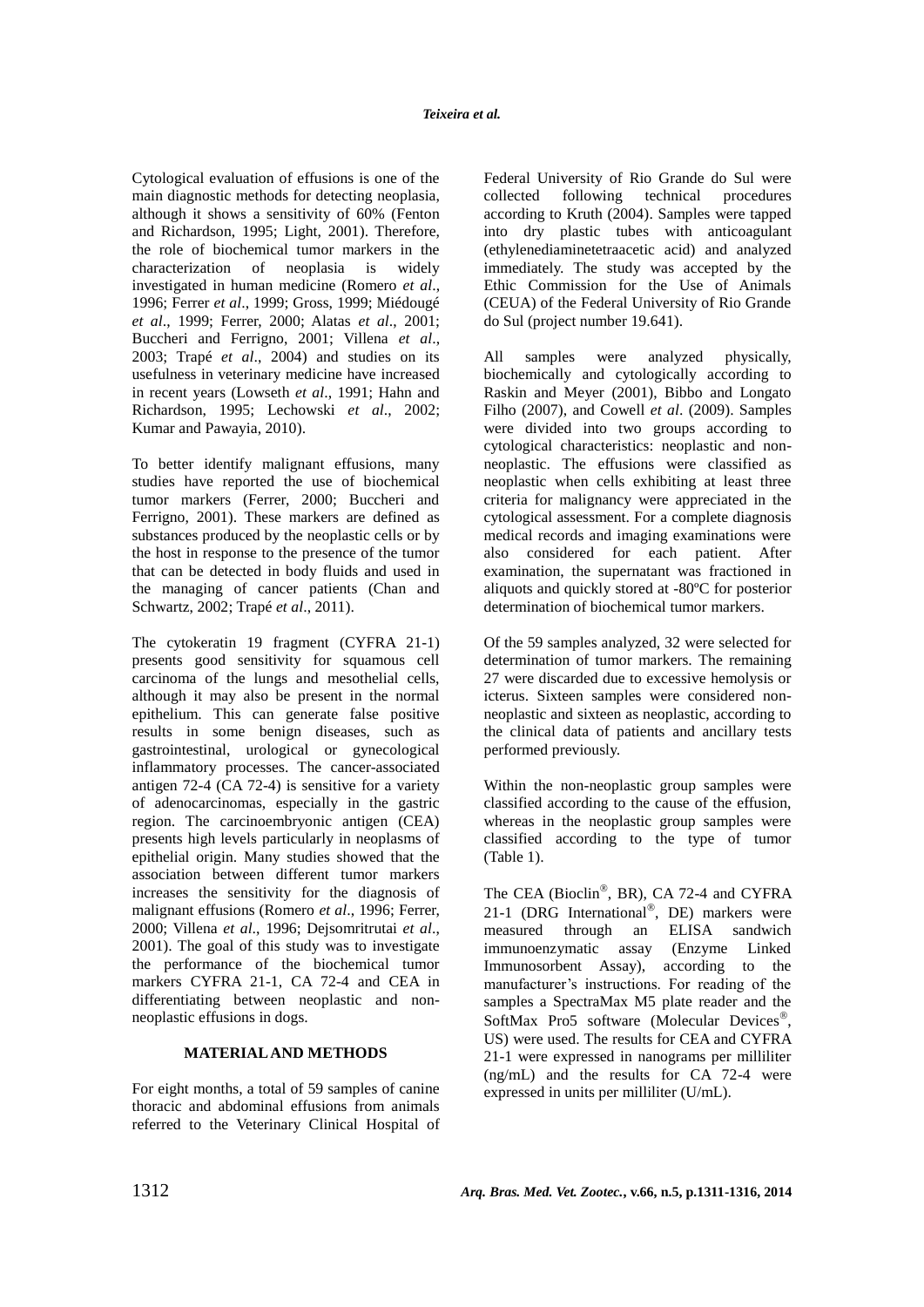| Non-neoplastic group         | $n^*$ | Neoplastic group                                  | $n^*$ |
|------------------------------|-------|---------------------------------------------------|-------|
| Rupture of the thoracic duct |       | Mesothelioma                                      |       |
| Liver failure                | 4     | Carcinoma                                         | 6     |
|                              |       | (2 cholangiocarcinomas and 4 metastatic           |       |
|                              |       | mammary carcinomas)                               |       |
| Nephrotic syndrome           |       | <b>Sarcoma</b>                                    | 6     |
|                              |       | (3 hemangiosarcomas, 1 fibrosarcoma, 1 metastatic |       |
|                              |       | liposarcoma and 1 metastatic osteosarcoma)        |       |
| Idiopathic pericardial       |       | Malignant histiocytosis                           |       |
| effusion                     |       |                                                   |       |
| Heart failure                | 6     | Lymphoma                                          | 2     |
|                              |       | $(1$ type B and 1 type T)                         |       |
| Intestinal parasitosis       | 2     |                                                   |       |

Table 1. Distribution of samples of non-neoplastic and neoplastic effusion groups according to the etiology. Samples analyzed in the Laboratory of Veterinary Clinical Analyses at Federal University of Rio Grande do Sul after collection

\*Number of cases.

For comparison of the median levels of the tumor markers between the two groups, the non-parametric Mann-Whitney U test was used. Subsequently, a Receiver Operating Characteristic Curve (ROC curve) analysis was performed for estimation of a cutoff point, area under the curve and levels of accuracy, sensitivity and specificity for each tumor marker with significant differences between groups. For the analyses the statistical program IBM SPSS Statistic 19 was used. In all analyses a significance level of 5% was adopted.

#### **RESULTS**

The median values and amplitude of the biochemical tumor markers for the nonneoplastic and neoplastic groups are presented on Table 2. The results for the Mann-Whitney U test for comparison of intervals between the two groups are shown in the same table. Only the CYFRA 21-1 marker showed significant levels (p=0.001) in the neoplastic groups when compared to the non-neoplastic.

| Table 2. Median and amplitude of the tumor markers for each group and test for comparison of intervals |  |  |  |
|--------------------------------------------------------------------------------------------------------|--|--|--|
| between the two groups                                                                                 |  |  |  |

|                | Group – median (amplitude) | Mann-Whitney      |        |         |       |
|----------------|----------------------------|-------------------|--------|---------|-------|
| <b>Markers</b> | Non-neoplastic             | <b>Neoplastic</b> |        | Z       |       |
| <b>CEA</b>     | 0.89                       | 0.92              | 115.50 | $-0.47$ | 0.637 |
| (ng/mL)        | $(0.65 - 6.19)$            | $(0.61 - 69.28)$  |        |         |       |
| CYFRA 21-1     | 4.39                       | 12.14             | 37.00  | $-3.43$ | 0.001 |
| (ng/mL)        | $(3.31 - 7.53)$            | $(4.21 - 34.68)$  |        |         |       |
| CA72-4         | 1.74                       | 2.23              | 99.00  | $-1.09$ | 0.274 |
| (U/mL)         | $(1.15 - 2.97)$            | $(1.09 - 129.70)$ |        |         |       |

The ROC curve analysis suggested a cutoff point of 6.87ng/mL for the CYFRA 21-1 marker, with a sensitivity level of 70%, specificity of 94% and accuracy of 81%. The area under the curve was  $85.5\% \pm 0.07$  (I.C. 72.5% - 98.6%; p= 0.001), as shown in Figure 1. According to these results, one false positive and five false negative cases were observed.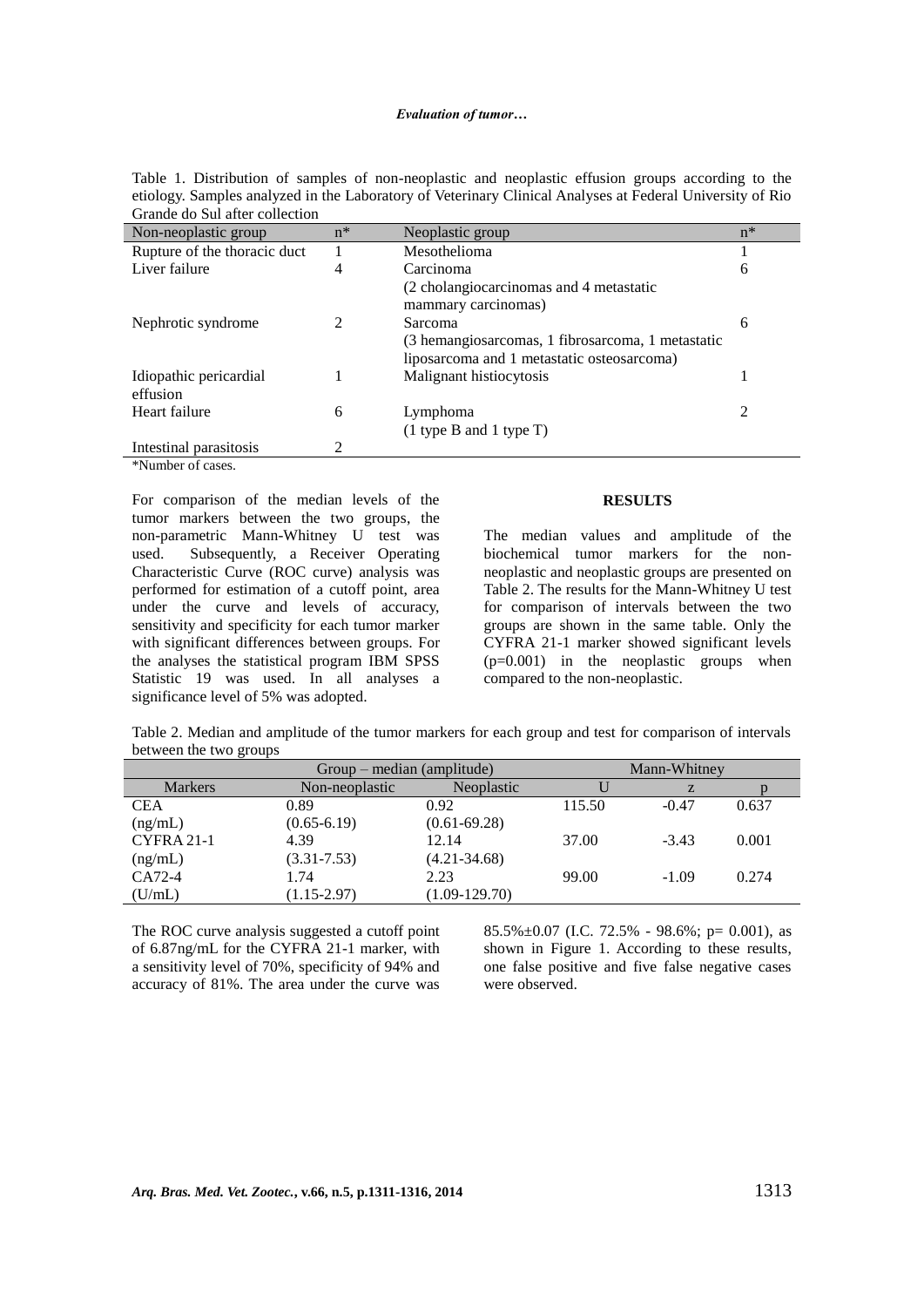



Figure 1. ROC Curve analysis for the CYFRA 21-1 marker. Area under the curve =  $85.5\% \pm 0.07$  (I.C. 72.5% - 98.6%; p<0.001). Sensitivity = 70%, specificity = 94% and accuracy = 81%.

#### **DISCUSSION**

The biochemical tumor markers are molecules present in both healthy and sick individuals. However, they are present in higher concentrations in those patients with malignant neoplasms. The increase in the concentration of these markers is associated to a variety of causes, including intense cell exchange, necrosis or increased secretion of certain proteins. Thus, the biochemical tumor markers are widely used as tools for diagnosis and prognosis of cancer patients (Sturgeon, 2002; Trapé *et al*., 2011; Trapé *et al*., 2012).

In this study the levels of CEA, CA 72-4 and CYFRA 21-1 in canine neoplastic and nonneoplastic effusions were evaluated. To our knowledge, it is the first time these markers are tested in this species. However, the concentrations of the CEA and CA 72-4 markers did not show significant differences between the non-neoplastic and neoplastic groups. In accordance with Trapé (2011) and colleagues, this event could be explained by the presence of other diseases in the non-neoplastic group, which may be causing the elevated levels of the markers in these patients.

The CYFRA 21-1 marker showed significantly (z  $= -3.43$ ;  $p = 0.001$ ) higher levels for the neoplastic group in relation to the non-neoplastic group. The cutoff point suggested by the ROC curve analysis presented satisfactory levels of accuracy (81%), sensitivity (70%) and specificity (94%) (Brown and Davis, 2006). However, the marker was more accurate in the diagnosis of positive cases (neoplastic effusions) than negative cases (non-neoplastic effusions). This result suggests that other tests should be considered in the exclusion of neoplasia as a final diagnosis. In our study five cases were false negatives, which corresponded to two lymphomas, two sarcomas and one carcinoma.

Porcel (2004) and colleagues studied the CA 15- 3, CA 19-9, CEA and CYFRA 21-1 tumor markers in malignant and benign effusions in humans, concluding that the CYFRA 21-1 marker does not react with tumor cells of nonepithelial origin. However, in their study, samples of four sarcomas and one malignant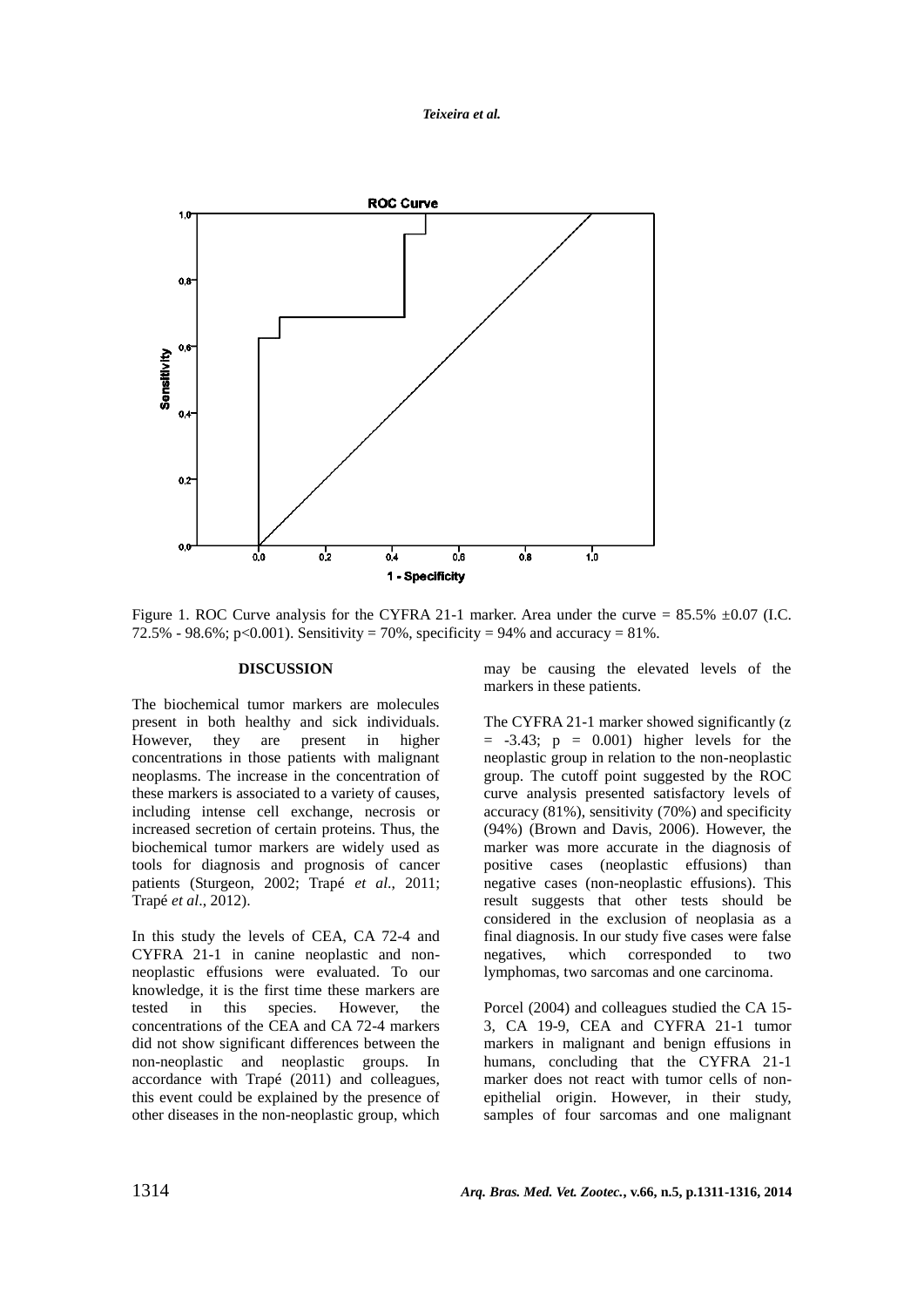histiocytosis showed increased values of this tumor marker, which could be explained by the extensive damage and inflammatory reaction of the mesothelial tissue. Paganuzzi *et al*. (2001) and Suzuki *et al*. (2010) reported that high levels of CYFRA 21-1 are suggestive of mesothelioma, corroborating with our study.

The samples that showed higher levels of the CEA and CA 72-4 markers in the neoplastic group corresponded to the mesothelioma, the malignant histiocytosis and the fibrosarcoma. This indicates that these markers could be specific regarding etiology and extension of the tumor, although the difference in relation to the non-neoplastic effusion group was not significant. In the same way, the number of false negatives (n=5) observed regarding the levels of the CYFRA 21-1 marker suggests that it could be more reactive to certain specific types of illnesses, such as chronic liver and heart diseases. Further studies with more homogeneous samples in relation to tumor type may clarify these issues.

### **CONCLUSIONS**

In our study we concluded that the CA 72-4 and CEA markers do not differentiate between neoplastic and non-neoplastic effusions. The CYFRA 21-1 marker performed well, showing good sensitivity, specificity and accuracy in the diagnosis of malignances in canine effusions. This study represents an advance in research using biochemical tumor markers in canine effusions. However, further investigations are needed regarding the use of these markers for this species, both in patients with malignancies and in those patients with benign disease.

#### **REFERENCES**

ALATAS, F.; ALATAS, O.; METINTAS, M. *et al*. Diagnostic value of CEA, CA 15-3, CA 19-9, CYFRA 21-1, NSE and TSA assay in pleural effusions. *Lung Cancer*, v.31, p.9-16, 2001.

BIBBO, M.; LONGATTO FILHO, A. (Ed). *Aspectos Clínicos e Laboratoriais dos Derrames Cavitários* – Conduta terapêutica e avaliações diagnósticas e prognósticas. Rio de Janeiro: Revinter, 2007. 241p.

BROWN, C.D.; DAVIS, H.T. Receiver operating characteristics curves and related decision measures: A tutorial. *Chem. Int. Lab. Sys.*, v.80, p.24-38, 2006.

BUCCHERI, G.; FERRIGNO, D. Lung tumor markers of cytokeratin origin: an overwiew. *Lung Cancer*, v.34, p.65-69, 2001.

CHAN, D.W.; SCHWARTZ, M.K. Tumor markers: Introduction and general principles. In: DIAMANDIS, E.P.; FRITSCHE, H.A.; LILJA, H. *et al. Tumor markers:* physiology, pathobiology, technology, and clinical applications. Washington, DC: AACC Press, 2002. p.9-17.

CLINKENBEARD, K.D. Diagnostic cytology: carcinomas in pleural effusions. *Comp. Cont. Ed. Pract. Vet.*, v.14, p.187–195, 1992.

COWELL, R.L.; TYLER, R.D.; MEINKOTH, J.H. Lesões cutâneas e subcutâneas. In: COWELL, R.L. *Diagnóstico citológico e hematologia de cães e gatos*. São Paulo: Medvet, 2009. p.78-111.

DEJSOMRITRUTAI, W.; SENAWONG, S.; PRONKIAMON, B. Diagnostic utility of CYFRA 21-1 in malignant pleural effusion. *Resp.*, v.6, p.213-216, 2001.

EDWARDS, N.J. The diagnostic value of pericardial fluid pH determination. *J. Am. Anim. Hosp. Assoc.*, v.32, p.63-67, 1996.

FENTON, N.K.; RICHARDSON, J.D. Diagnosis and management of malignant pleural effusions. *Am. J. Surg.*, v.170, p.69-74, 1995.

FERRER, J.S. Marcadores tumorales em líquido pleural. *Arch. Bronc.*, v.36, p.295-297, 2000.

FERRER, J.; VILLARINO, M.A.; ENCABO, G. *et al*. Diagnostic utility of CYFRA 21-1, carcinoembryonic antigen, CA 125, neuron specific enolase, and squamous cell antigen level determinations in the serum and pleural fluid of patients with pleural effusions. *Cancer,* v.86, p.1488-1495, 1999.

GROSS, J.L. *Marcadores tumorais séricos em pacientes com carcinoma de pulmão não pequenas células*. 1999. 103f. Dissertação (Mestrado em Ciências Médicas). Faculdade de Medicina, Universidade de São Paulo, São Paulo.